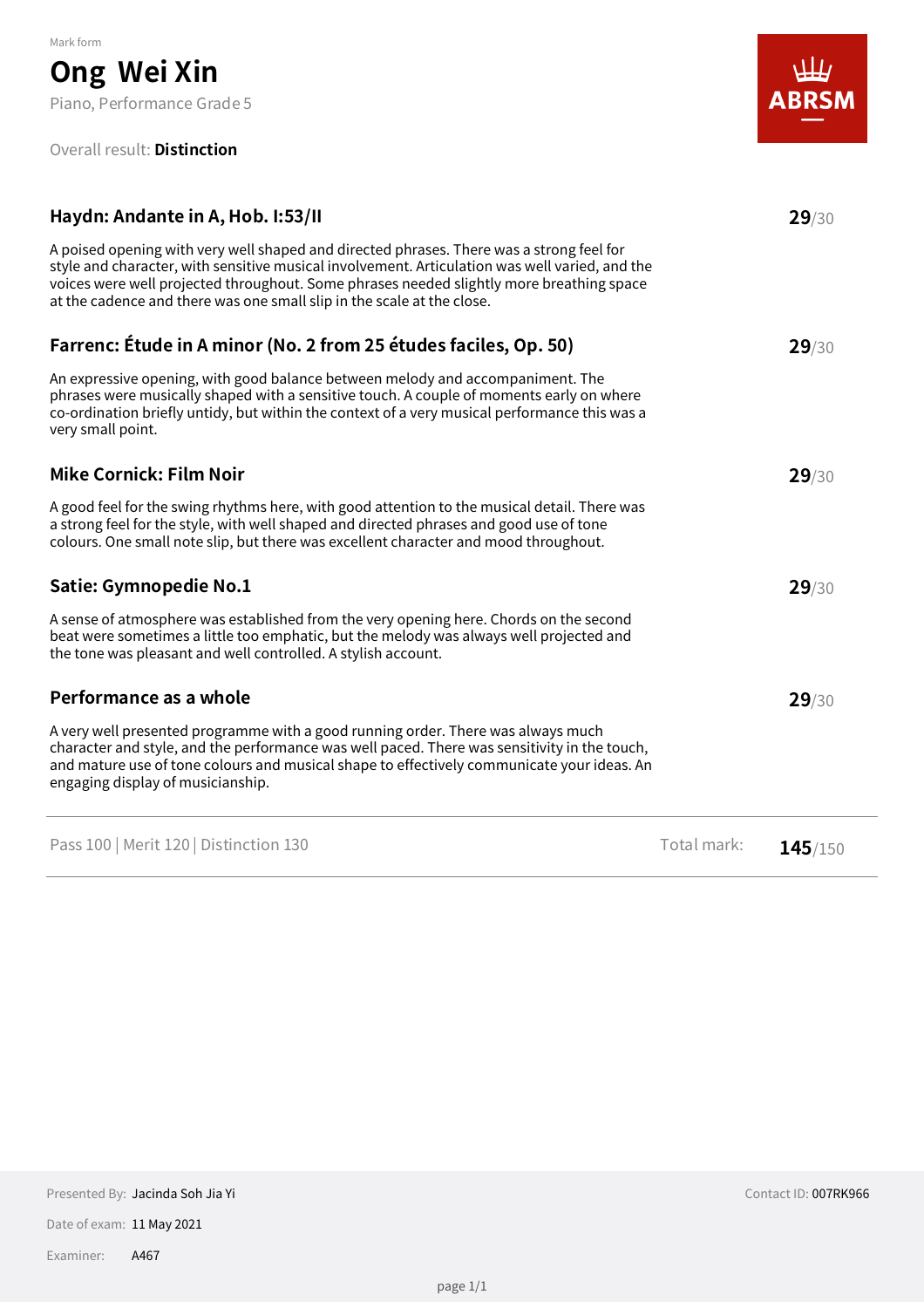

Patron Her Majesty The Queen President: His Royal Highness The Prince of Wales



Royal Academy of Music Royal College of Music Royal Conservatoire of Scotland Royal Northern College of Music

# **The Associated Board** of the Royal Schools of Music

This is to certify that

# **ONG WEI XIN**

is awarded the ABRSM Level 2 Certificate in Music Performance (Grade 5)

#### **GRADE 5 PIANO PERFORMANCE**

and passed with distinction in 2021

The certificate holder has been awarded 18 credits at Level 2

Presented for examination by Jacinda Soh Jia Yi

 $\Lambda$ 

 $\bigwedge$ 



**Regulated by** 



the information see hoppinegister ofqual gov.ut

ABRSM, 4 London Wall Place, London EC2Y 5AU, United Kingdom Charity registered in England & Wales (292182) & Scotland (SC043343)

Christopher Cobb

**Chief Executive** 

Date of issue: 5/17/2021 Qualification reference: 603/5997/3 Unit reference: J/618/2040 007RK966/Cert No: 0002241717